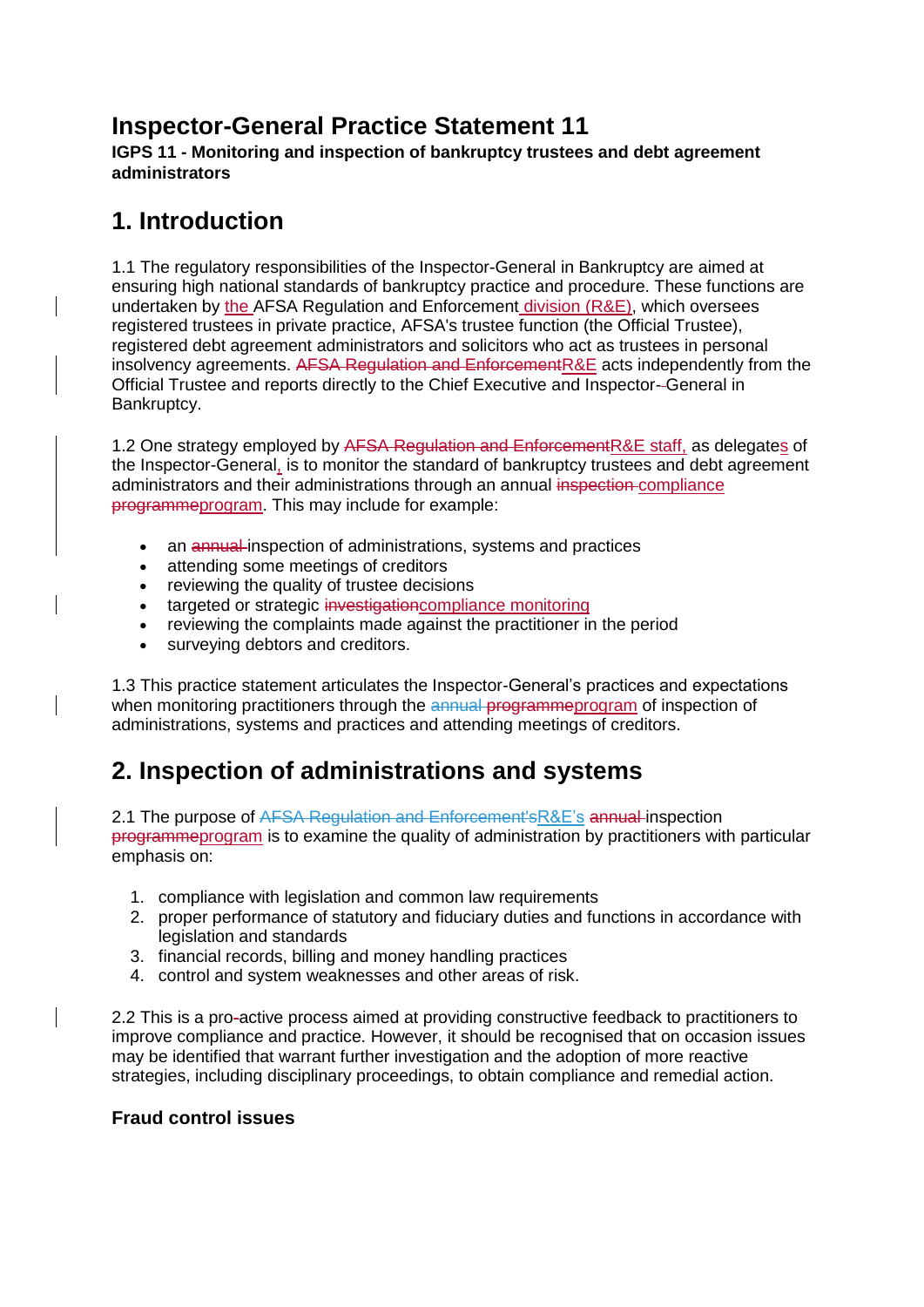2.3 An important benefit of this programmeprogram is that, while an inspection of a sample of administrations cannot be expected to identify all compliance issuesinstances of defalcation, it is a valid preventative control to minimise the risk of fraud.

2.4 Accordingly, AFSA Regulation and Enforcementwe haves built into in-our-its inspection programmeprogram tests of the systems and controls of trusteespractitioners. The following aspects of AFSA Regulation and Enforcement'sthe annual inspection programmeprogram should be noted:

- the AFSA Regulation and Enforcement file sample is selected on the basis of risk and the spread of types of estates. At least one file is randomly selected. computergenerated and, whilst targeted to higher risk estates, includes a sizable computer based random sample. As a consequence any file, including one inspected in previous periods, could be selected
- the random sample can include estates where no assets were shown as realised and no funds recorded and could therefore include estates where there may have been deliberate omissions
- estates with assets, contributions or dividends are closely examined and the transactions followed through the course of the administration to final payments/dividend. This may well include tracing a series of cheques to the accounts to which they are presented
- on a sample basis, contributions may be reconciled with the bankrupt's payment records
- AFSA Regulation and Enforcementwe may contact both creditors and debtors on a sample basis (and in some cases may contact banking institutions) to verify transactions and that claims are properly recorded and authentic
- practitioners will be required to reconstruct any files unable to be located and AFSA Regulation and Enforcementwe will treat the inability to do so within a reasonable time frame as a serious breach of duty.

2.5 As an added deterrent to possible employee fraud it is the Inspector-General's expectation that practitioners will inform their employees of these aspects of the AFSA Regulation and Enforcementinspection programmeprogram.

## **Arranging the inspection**

2.6 AFSA Regulation and EnforcementR&E aims to provide practitioners with at least seven days' notice of the date of its attendance for inspection. A mutually convenient date and time to inspect will be coordinated with the practitioner. At this time the practitioner will be requested to complete and provide either a summary of documents evidencing their systems and controls or an update of changes since the date of last inspection.

2.7 As a control to minimise the incidence and risk of fraud, AFSA Regulation and Enforcement's our policy regarding the timing of notice provided to trustees and debt agreement administratorspractitioners is to provide details of the specific files to be inspected 24 hours before the commencement of the inspection. If AFSA Regulation and Enforcement we identifyies older files that may be archived, 48 hours' notice will be provided to allow for file retrieval.

2.8 This practice is used with all practitioners including the Official Trustee. AFSA Regulation has previously identified fraud where the provision of a longer preparation notice period time frame adopted provided a trustee's employee the time to remove, alter and forge records prior to the inspection.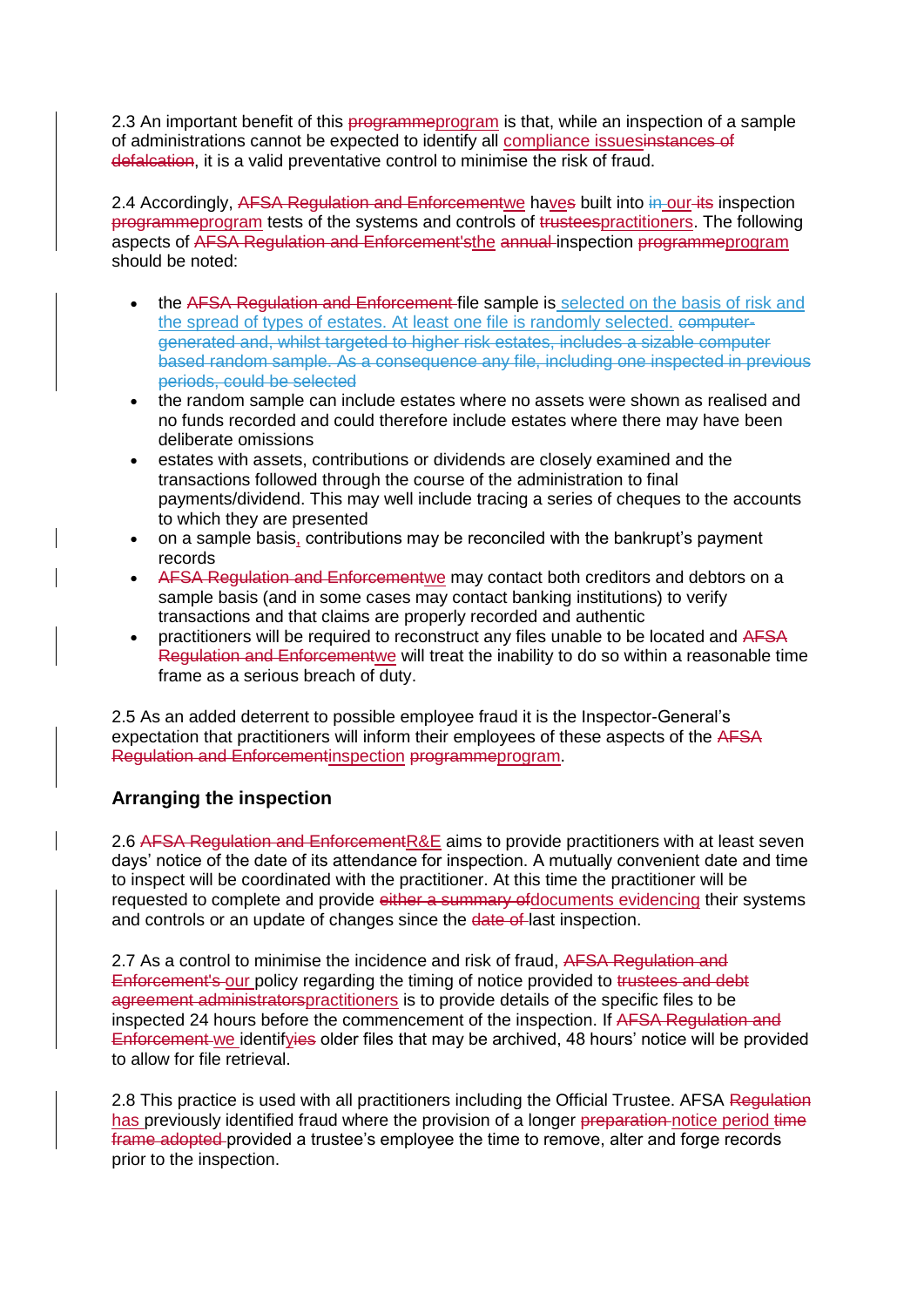2.9 AFSA is required to comply with workplace health and safety legislation in providing its employees with a healthy and safe work environment. With this in mind and to ensure both privacy and efficiency in undertaking inspections, practitioners are requested to provide either an office with a workstation and office chair or a workstation and office chair with access to a power point and some level of privacyand to ensure some privacy with access to a power point.

## **Determining the sample and scope of the inspection**

2.10 In determining the size of the sample of files to inspect, AFSA Regulation and Enforcement will undertake a risk assessment of the practice. Practitioners are rated in accordance with the quality of their systems and controls and the prior quality of practices and procedures.Since 2018 R&E generally use a standard number of files to inspect to ensure a minimum number of files are included in the sample size.

2.11 An evaluation is undertaken of a practitioner's systems and controls during the first inspection or after obtaining this information from the practitioner via a questionnaire, in the first year of inspection and details are maintained as part of the practitioner risk profile. This is updated as new data is made available and specifically after each inspection. This data will form part of information used to select the areas to examine during an inspection. on the AFSA Regulation and Enforcement practitioner file. During the second and third years of inspection the evaluation is updated. During the fourth year of inspection a complete reevaluation will be undertaken to ensure any significant changes have been documented and included in the assessment.

2.12 Key elements of the practitioner's risk assessment that will be used to determine the size and scope of the sample include:

the structure of firm

the qualifications and experience of support staff

an assessment of systems and controls

their history of justified complaints

their prior inspection results

the quality of prior decisions subject to Inspector-General review (for trustees only).

2.13 The rating defines the minimum number of administrations to be sampled and will also be used to identify issues or the attributes AFSA Regulation and Enforcement wishes to more closely examine.

2.142 The second element of the sampling is the computerised targeted selection of the files to inspect. AFSA Regulation and Enforcement'sOur methodology is based on a number of risk attributes. For example, attributes in a Part  $\overline{X}$  personal insolvency agreement or a Part IV bankruptcy might include:

- estates where the extent of assets realised is greater than a certain amount
- estates where the percentage of remuneration is greater than a certain amount
- **e** estates where dividends have been paid
- estates with high amounts of liabilities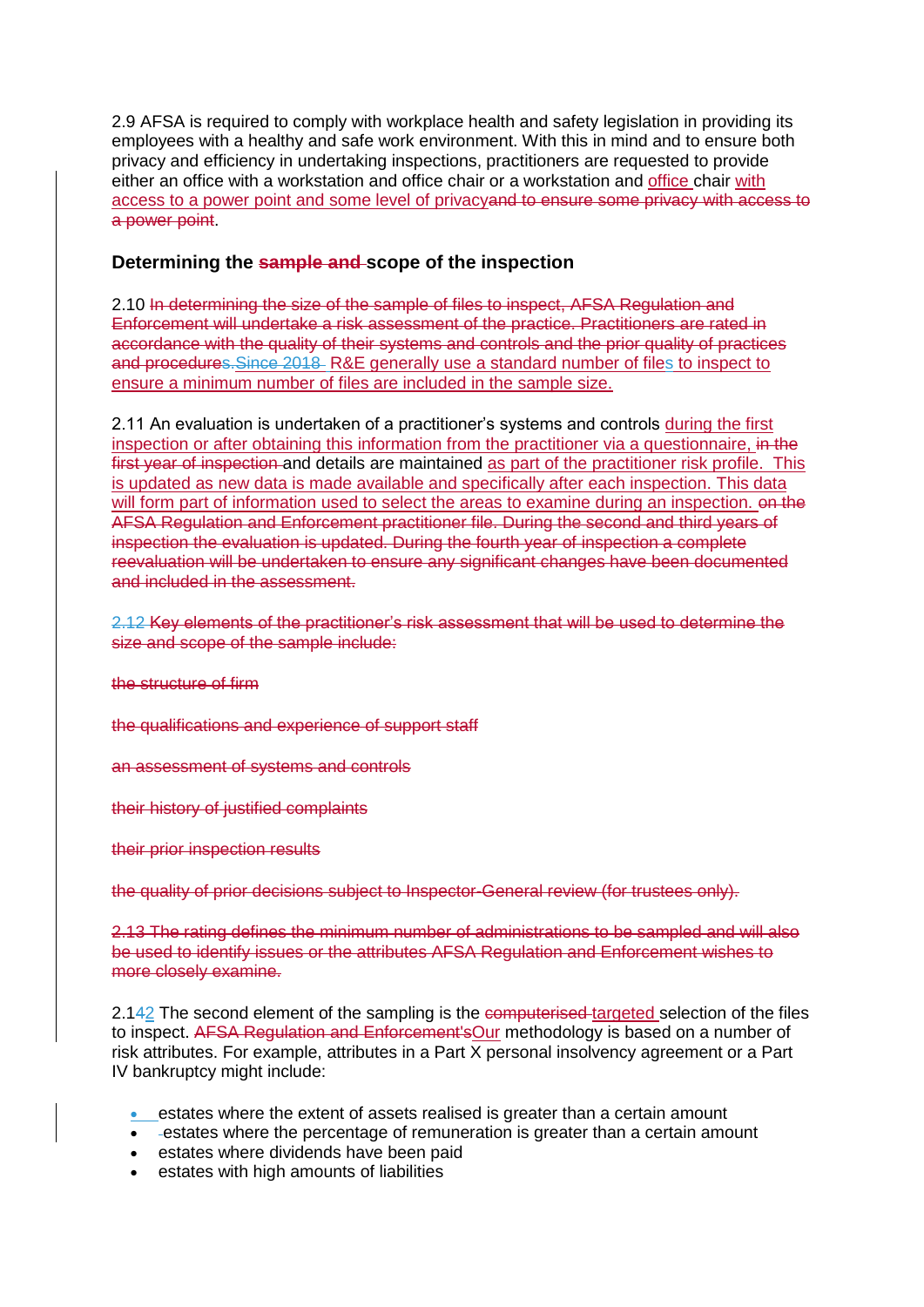• Part Xs with a low percentage dividend.

2.153 While the Part IX sample is largely random in nature, some attributes may be examined. For example, AFSA Regulation and Enforcement will include in its inspection sample aadministrations may be selected where:

- the debt agreement proposal (DAP) has been rejected or cancelled by AFSA's Debt Agreement team (DATt)
- **•** practice queries were raised on processing of the DAP by the DAt
- variations and terminations in the first 6-12 months have occurred
- the fees charged are outside the normal range.

2.164 It should be noted that in every inspection there will also be some files which will be randomly chosen. These may display no identifiable attributes and may include estates previously examined.

### **Undertaking the inspection**

2.1715 The inspection commences with an entrance interview with the registered practitioner. This interview is an opportunity for the practitioner to discuss matters or technical areas of interest with the AFSA Regulation and EnforcementR&E inspector, particularly if there is an area where the practitioner seeks additional feedback. The practitioner's response and documents provided from to the systems and controls questionnaire will also be discussed at the entrance interview. It is therefore important that the practitioner is present at this interview.

2.186 It is preferable that queries identified during the inspection be informally discussed and, where possible, clarified with the practitioners or their nominee during the inspection. To minimise any disruption to workflow, the practitioner should outline the protocols they require of AFSA Regulation and Enforcementour staff, including who AFSA Regulation and Enforcement inspectors should contact for clarification of issues during the interviewinspection. If the practitioner feels that this may be too disruptive, arrangements can be made to collate queries for discussion at the exit interview or for response at a later time. responses either at that time or later.

2.197 AFSA Regulation and EnforcementOur inspectors are required to maintain a professional, independent and courteous approach. If during the inspection a practitioner is concerned as to the conduct of the officer or the inspection process they should raise these concerns directly either with the regional local AFSA Regulation and Enforcement Director or the Regulation and Enforcement National Manager.

2.2018 If a possible error is found (see the 'Reporting of non-compliance' section below) further testing may be carried out to determine whether the error is a one off occurrence, a systematic problem or identifies if it identifies a weakness in supervision or training.

2.2419 AFSA Regulation and EnforcementWe will inspect each selected estate or administration for compliance. Welt will then compile and analyse and compile the results to assess whether there are systemic issues or control weaknesses.

2.220 The inspection at the practitioner's office will be completed by way of exit interview. Feedback will be given about the quality of the administrations inspected. Any preliminary errors and/or observations noted and discussed throughout the inspection will be raised at the exit interview and the practitioner will be given the opportunity to comment. AFSA Regulation and EnforcementWe will also provide comments about any issues identified by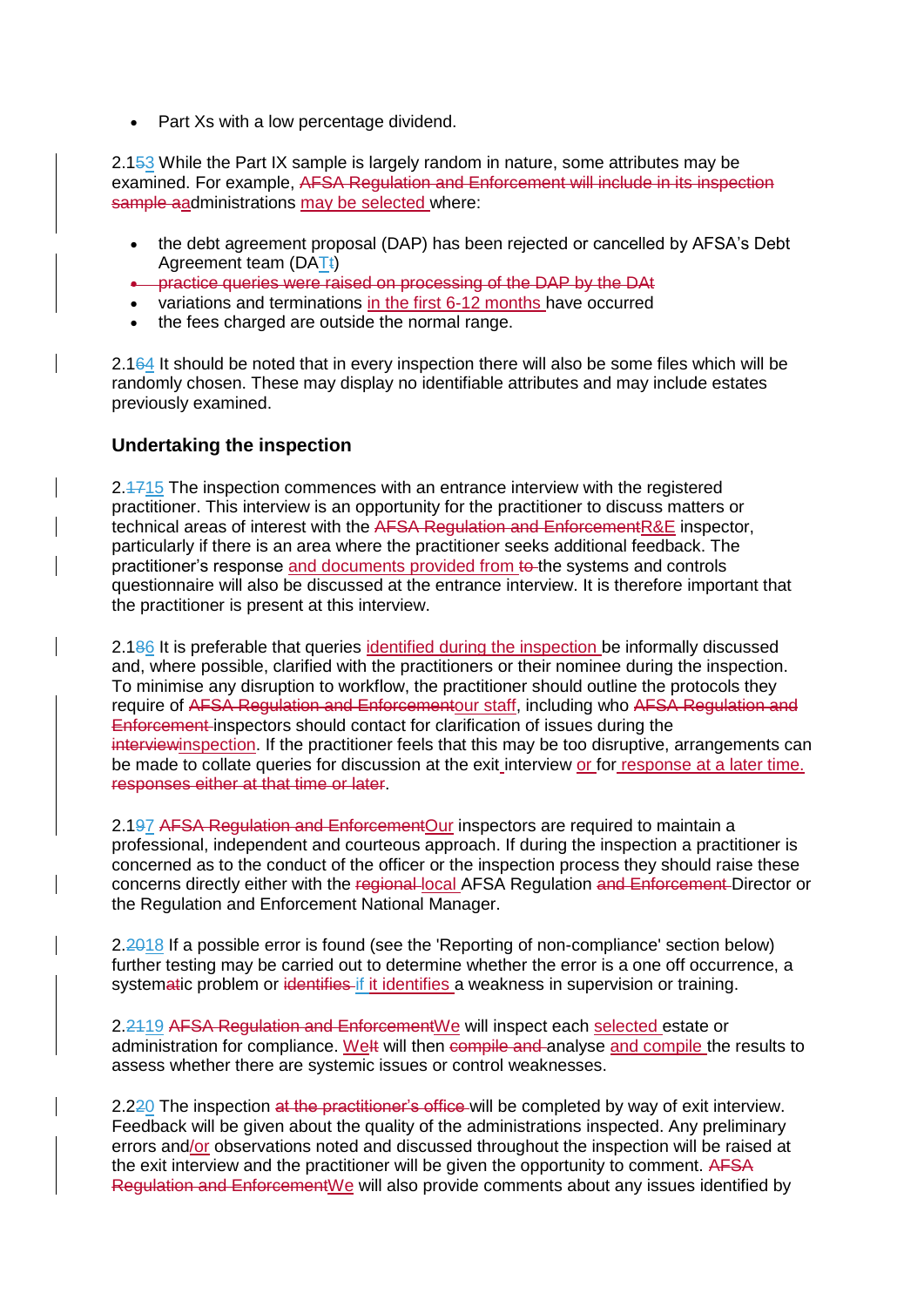the practitioner at the entrance interview plus any issues of best practice where greater efficiencies could be achieved.

2.231 Records are made and retained of discussions and comments made both at the entrance and exit interviews.

## **Reporting of non-compliance**

2.242 In providing feedback and to make overall conclusions as to the standard of practice, any identified areas of non-compliance—referred to as errors—are compiled and reported. Errors are classified by the based both on the level of seriousness (the category) and their descriptive natureby a descriptor e.g. certification issuesconflict of interest.

2.253 If any breach or non-compliance with the law is identified, AFSA Regulation and will Enforcementwe will consider when determining the category of error:

- a. the nature and circumstances of the breach
- b. the seriousness of the effect of a failure to comply, including the impact on a particular estate or individual
- c. whether the practitioner has previously failed to comply and the practitioner's performance history.the relevant prior conduct of the practitioner.

2.264 The majority of practitioners are willing to comply and view the inspection programmeprogram as an opportunity to obtain feedback about the quality of their administrations. However, there is an expectation that practitioners who regularly fail to comply with the Bankruptcy Act and Regulations without a reasonable explanation, who regularly diverge from acceptable practice or their whose behaviour/conduct brings the integrity of the profession into disrepute, will be subject to disciplinary action.

2.275 To assist in assessing the seriousness and relevant regulatory response and to alert practitioners of the issues and possible repercussions, non-compliances are classified as either Category A, B or C depending on the level of seriousness.

#### **Category A**

These are very serious errors or breaches requiring immediate attention and include fundamental breaches and lack of controls that are likely to bring into question the integrity of the system. These include any repeat occurrences of serious breaches identified in previous inspections as category B errors. These matters will generally give rise to legal action, referral to fraud investigators, consideration as to whether the practitioner should have their registration cancelled under sections 455HDivision 40 of the Insolvency Practice Schedule to the Act (the Schedule), 186K or 186L of the Act or at least have their registration suspended or conditions placed on it. In the case of a solicitor controlling trustee or unregistered debt agreement administrator<sup>1</sup> this would result in action which could result in them being declared ineligible to act.

### **Category B**

 $\overline{\phantom{a}}$ 

These are serious or systemic errors that will have a material impact on the administration and require timely remedial action. The practitioner should be counselled and timely remedial action taken. These include where in prior inspections breaches were identified and either not remedied or repeated errors are made in the same area.

<sup>&</sup>lt;sup>1</sup> Only applicable until 27 September 2019 – all administrators will require registration from that date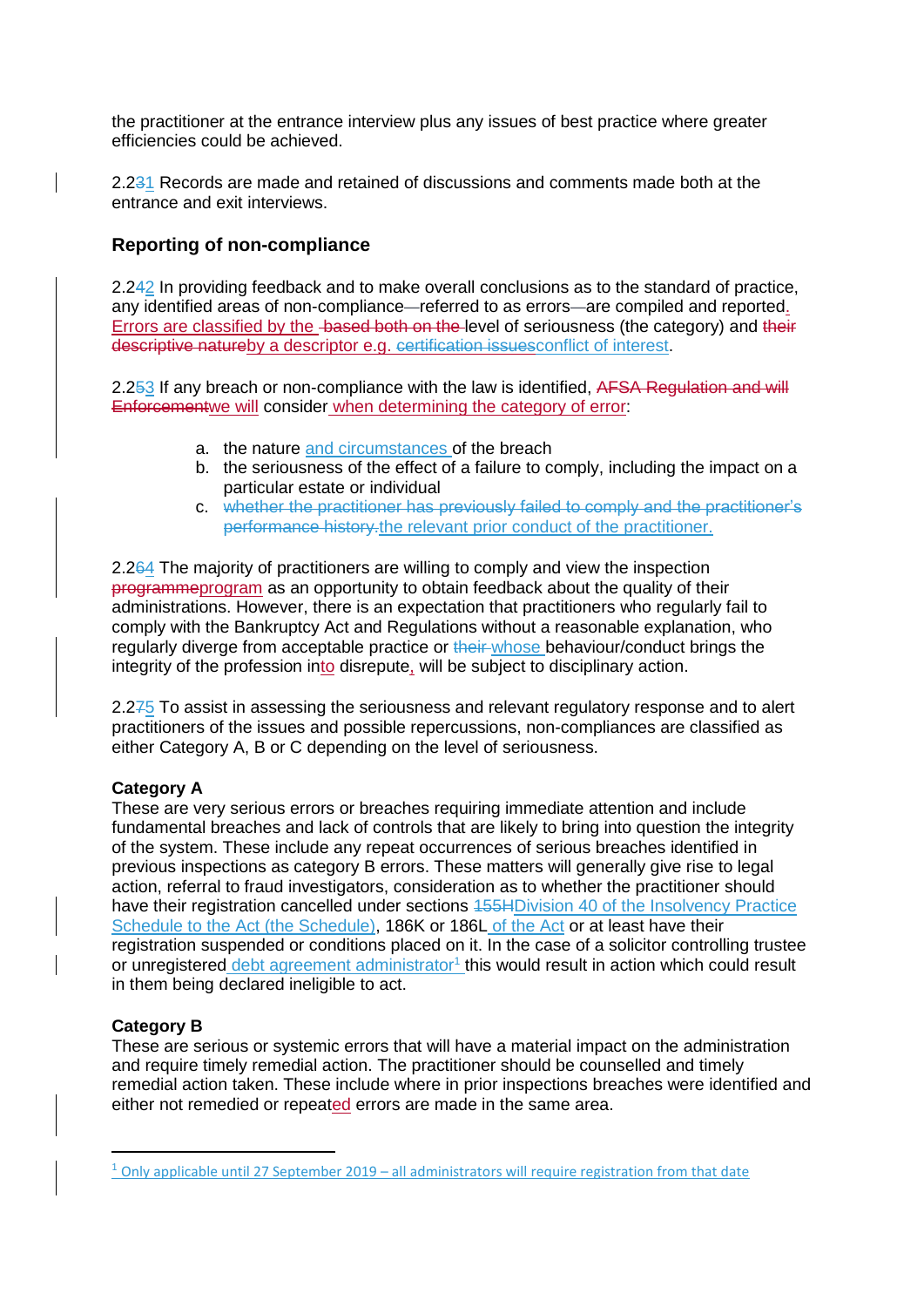## **Category C**

These are one-off practice or procedural errors and non-compliance errors that are not systemic and or don't have a significant impact on the administration, dividends, creditors, debtors' rights or system integrity but should be brought to the attention of the practitioner and monitored.

## **Finalising the inspection**

2.286 After attending the offices of the practitionerundertaking the inspection (either on site or remotely), AFSA Regulationinspectors may write to a sample of creditors in administrations identified during the inspection where the practitioner's records show a dividend has been paid to creditors. This verification is to ensure that the creditors are bona fide and that they received and banked dividend cheques or payments. AFSA Regulation and Enforcement Inspectors may also sample and seek verification from debtors as to the amount paid.

2.297 Once information our analysis and review is complete the practitioner will be provided with an initial draft inspection report seeking comments about any identified issues-raised. The report will outline the overall results of the inspection, any provisional errors or systemic issues or observations of significance as discussed either at or after the exit interview, any observations of significance discussed at the exit interview and any remedial action that may be required. In cases where serious or systemic issues appear to have been identified, the report will be reviewed and issued by the responsible AFSA Regulation and Enforcement Director-responsible.

2.3028 The practitioner's response is generally expected within 14 days. The inspection report is completed finalised once the practitioner either responds to the inspection report or elects to not respond. The response will be taken into account in determining the final errors or observations to be made in the final report. This report is then issued to the practitioner to finalise the inspection. This report may require certain remedial action to be undertaken.

2.3429 The practitioner's risk assessment ratingprofile is then updated for future inspections and AFSA Regulation and EnforcementR&E will monitor any specific administrations requiring remedial action.

2.3230 The Inspector-General is bound by the *Privacy Act 1988* and will maintain the confidentiality of individual inspection results unless Privacy Act exceptions apply. Exceptions allowed for under privacy legislation orf where AFSA Regulation and Enforcement is able to provide specific details to others include:

- where the information has been obtained for a specific purpose and allowed for under Bankruptcy legislation (an example of this would bee.g. provision of information to Parliament)
- where there has been consent by the practitioner
- information required by a law enforcement agency
- where the information has become public knowledge, for example through publishing of a court or Administrative Appeals Tribunal judgment.

## **Possible actions when breaches are identified**

2.331 There is a range of strategies available to AFSA Regulation and EnforcementR&E should if it determine that a breach of legislation or duty or other non-compliance has occurred (see [IGPS1 Regulatory Framework\)](/node/2626). These strategies relate to all practitioners and include: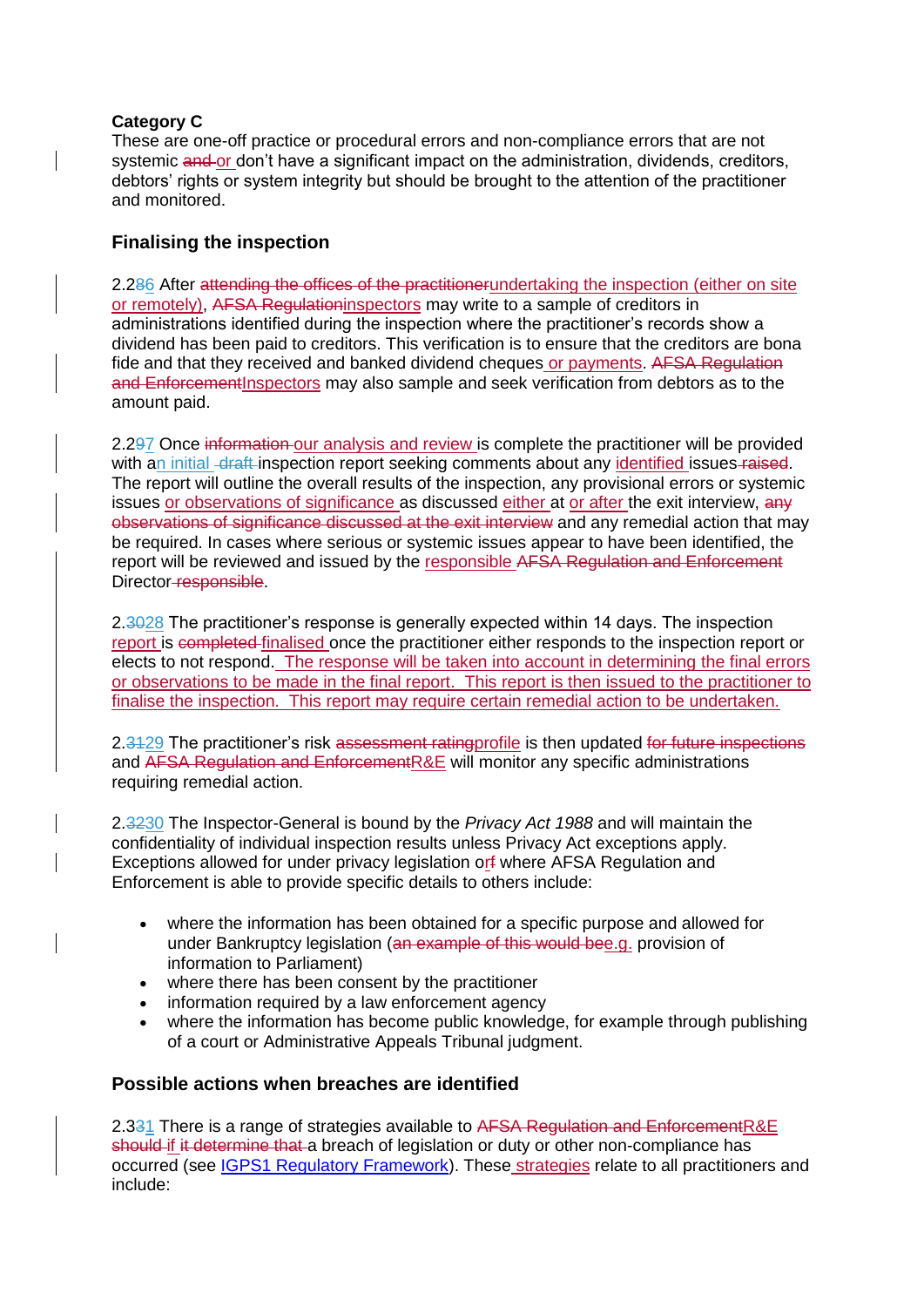i. guidance—making practitioners aware of systemic problem areas and the correct practice or law individually and collectivelythat is expected under law – either individually or to all

ii. individual feedback—by far the most effective means to achieve timely remedial action

iii. counselling of the practitioner

iv. changing in the risk classification profile of a practitioner. This will lead to a larger sample of files being selected for future annual inspections

v. formal investigation and reporting under section 12, for example to creditors, police or professional bodies such as ARITA, CAANZ, CPA or Law Council

vi. special audit of accounts

vii. imposing penalties for realisations and interest charge breaches

viii. litigation

ix. involuntary cancellation or registration proceedings (or illegibility proceedings in the case of unregistered debt agreement administrators $2$  and solicitors who act as controlling trustees). See also IGPS8 and IGPS9 dealing with involuntary cancellation of registration.

## **3. Attending meetings of creditors**

### **Introduction**

**.** 

3.1 AFSA Regulation and EnforcementR&E staff, as delegates of the Inspector-General, attend a sample of meetings of creditors in both Part X matters and section 73 proposals for all trustees involved as part of the its inspection compliance programmeprogram, irrespective of whether there are matters warranting our attendance by AFSA Regulation and Enforcement.

3.2 Attendance at a sample of meetings provides AFSA Regulation and EnforcementR&E with an opportunity to monitor and report on the standard of controlling trustees in Part X administrations and trustee meeting practices generally. It also provides an effective and efficient method of monitoring debtors' Part X proposals and addressing creditor queries and perceptionsconcerns.

3.3 In addition, AFSA Regulation and Enforcementwe examines reports sent to creditors underboth section 189A and subsection 73(2) rule 75-175 of the Insolvency Practice Rules (Bankruptcy). Feports and, ilf it has any queries or concerns are identified, we will discuss matters with the trustee and may attend the meeting, taking an active role if needed. Often issues are clarified or problem areas rectified before creditors are asked to vote at the meeting.

<sup>&</sup>lt;sup>2</sup> Unregistered debt agreement administrators will require registration from 27 September 2019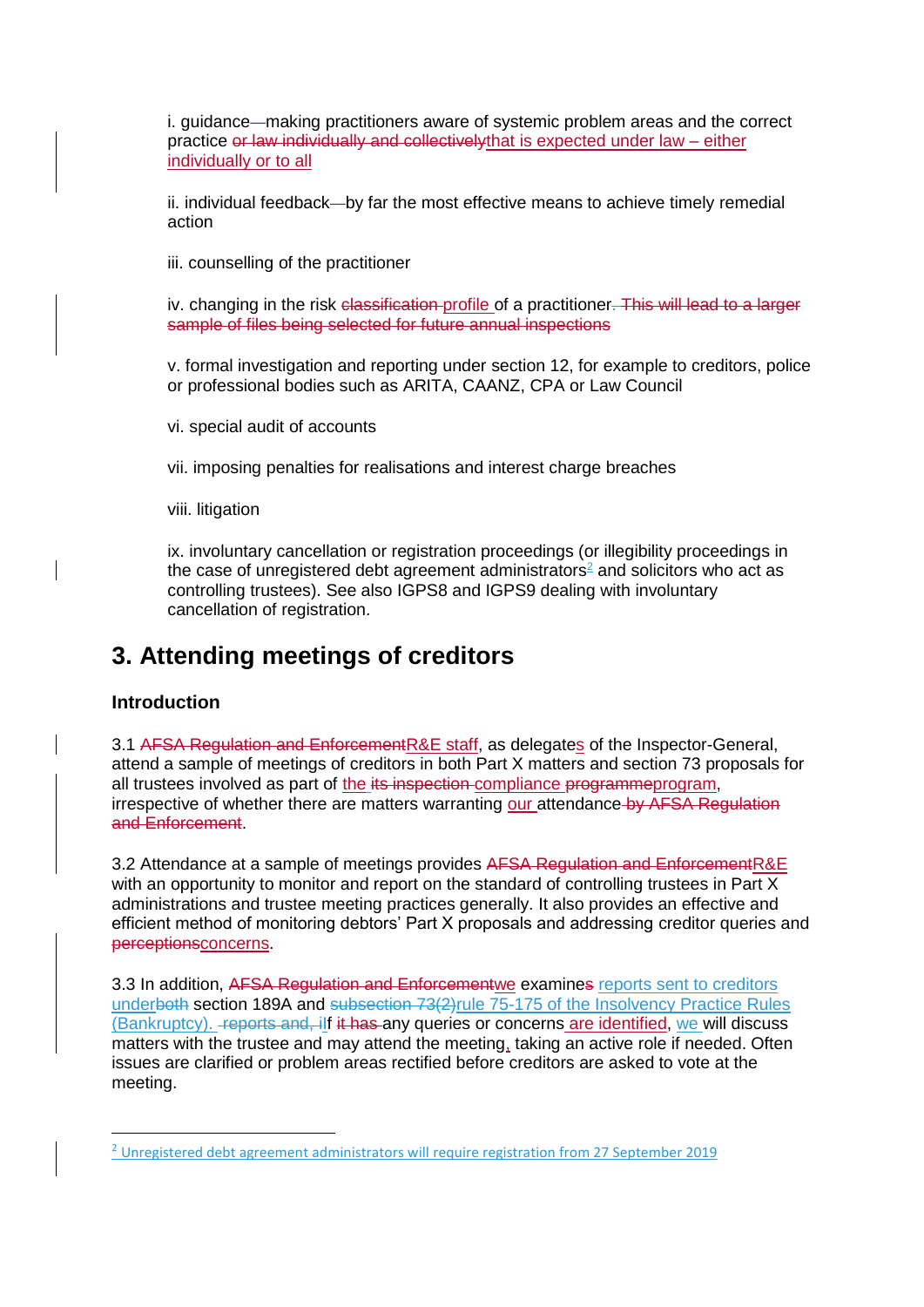3.4 Irrespective of whether a criterion detailed below is evident or not, as part of our AFSA Regulation and Enforcement's normal inspection compliance programmeprogram involving trustees who are conducting meetings, we it will endeavour to attend no fewer than one meeting for every trustee each year.

3.5 The issues and performance of trustees in Part X matters generally is analysed by the Inspector-General and reported to Parliament annually.

3.56 The following information documents the criteria that AFSA Regulation and Enforcement is to utilise we use in determining which creditors' meetings are attended and the protocols and processes to be used.

3.67 The term 'trustee' is utilised in this Practice Statement to represent registered trustees, the Official Trustee and solicitor controlling trustees.

### **The legislative framework**

3.87 Subsection 12(4) of the Act Section 75-30 of the Schedule provides authority for the Inspector-General to attend and participate in meetings of creditors. This subsection section states:

*"(1) The Inspector-General :*

*(a) is entitled to attend any meeting of creditors held under this Act; and (b)(2) sSubject to section 64ZA,any provision of this Act (including any provision in relation to voting), the Inspector-General - is entitled to participate in any such meeting as the Inspector-General thinks fit." of creditors held under this Act."*

### **Criteria for attending**

#### **General criteria**

3.98 AFSA Regulation and EnforcementR&E may attend meetings where there appears to be an inherent risk to the credibility of the personal insolvency system posed by the administration for in which the meeting is being held. This would be the case where:

i. it is suspected that creditors have not been properly informed, either because the debtor has not provided complete or accurate information or the trustee's report is deficient

ii. the debtor is high profile with sizeable debts and there is public interest in the matter

ii. AFSA Regulation and EnforcementR&E has concerns as to the validity of a creditor's claim and the creditor can affect the outcome of the meeting.

#### **Trustee-specific criteria**

3.409 Meetings may also be attended when:

i. the trustee has a history of poor-quality reports and meeting practices or is inexperienced in chairing meetings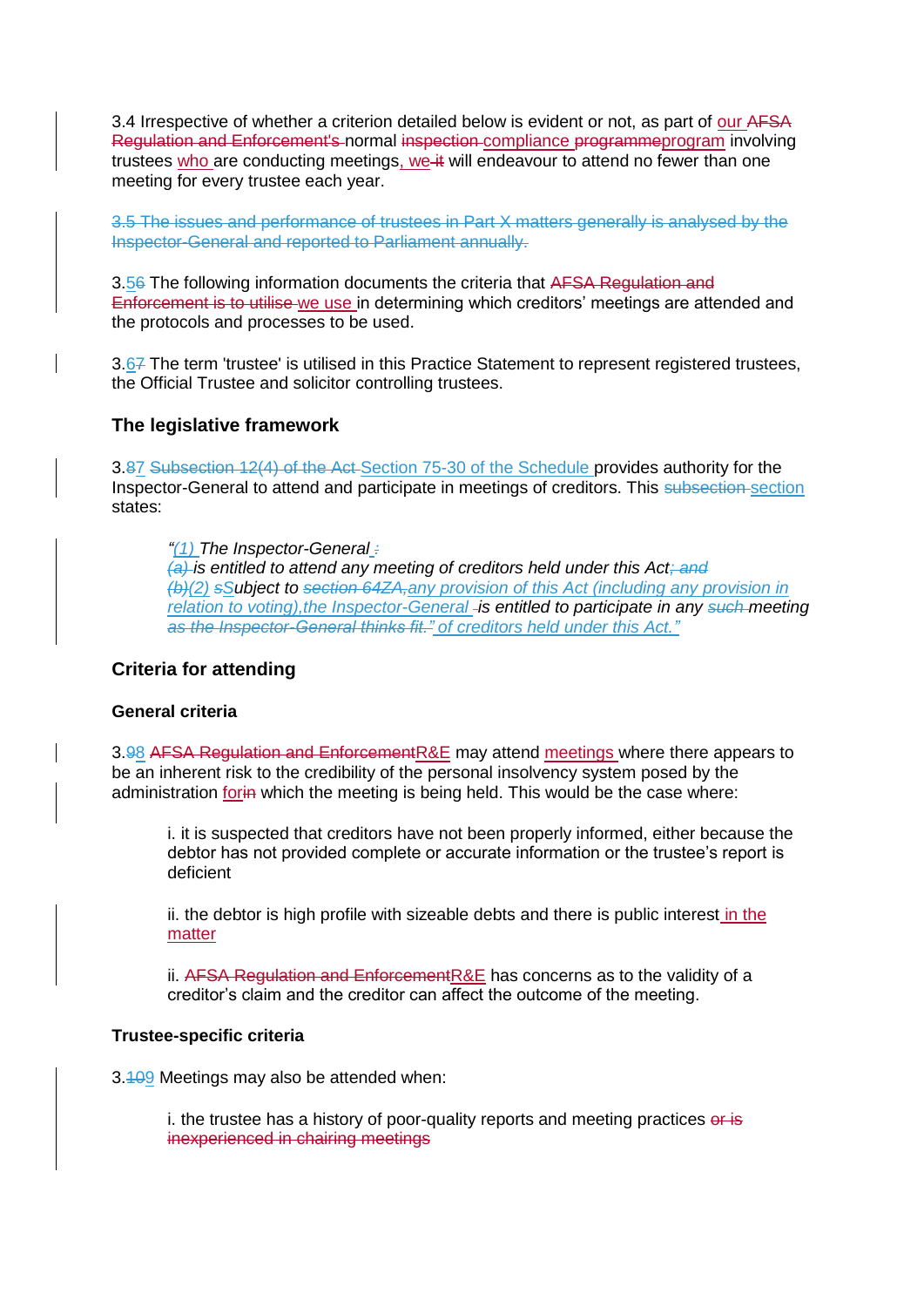ii. the trustee is inexperience or does not regularly conduct creditors' meetings trustee is inexperienced and has not conducted a creditors' meeting in the last 12 months

iii. the debtor's statement of affairs or information from some other source indicates:

- **•**—the debtor may have been involved in a high income occupation such
- as doctor or barrister, but displays little in the way of assets or income, and the offer to creditors is relatively small
- antecedent transactions
- **•** the debtor may have recently possessed substantial income, assets or
- that they controls trusts or private companies.

**AND** the s189A report contains no or inadequate discussion of those issues

**AND** the trustee has been requested to provide further advice but a satisfactory response has not been provided.

### **Creditor-specific criteria**

3.140 Meetings may also be attended when:

i. a creditor lodges a complaint prior to the meeting

ii. there are related-party creditors whose vote can affect the outcome or there is a high number of creditors who may vote but don't wish to participate in a dividend, particularly where there is a substantial creditor likely to be affected.

### **Debtor-specific criteria**

3.121 Meetings may also be attended when:

i. the debtor has been bankrupt or entered into a Part IX or Part X twice or more in the 10 years preceding the current section 188 authority

ii. the debtor's creditors exceed \$1million and their proposal would provide an insignificant return

iii. AFSA Regulation and Enforcement R&E has reason to suspect that full and true disclosure of information was not made.

In regions locations where a large number of meetings are held per annum it may not be possible to attend all meetings exhibiting one or more of the above criteria. In these circumstance,s AFSA Regulation and Enforcementwe will exercise judgement as to which meetings are attended.

### **Prior to the meeting**

3.13 Attendance is likely to be in person but may at times occur through teleconference if those facilities are available.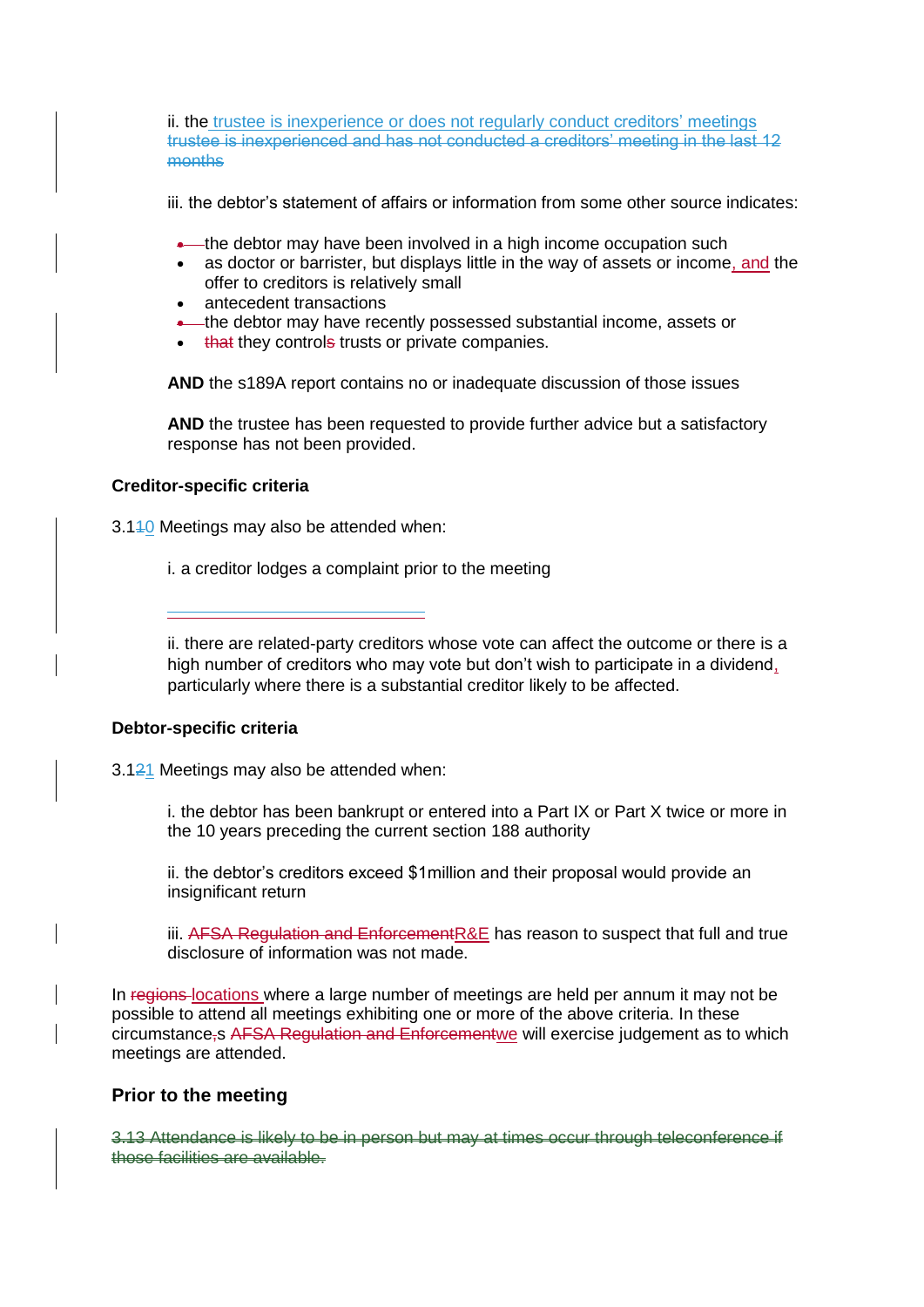3.1234 AFSA Regulation and EnforcementR&E staff will inform the controlling trustee or trustee of the meetings it will be attending prior to these meetings. Where possible at least 24 hours' notice will be given. 3.13 Attendance is likely to be in person but may at times occur through teleconference if those facilities are available.

3.1543 AFSA Regulation and EnforcementWe will consider whether the issues identified warrant attendance at the meeting or can be resolved through prior discussion (either by telephone, email or direct meeting) and action. AFSA Regulation and Enforcement We will consult with the trustee and raise queries and concerns privately prior to the meeting if possible. Every attempt will be made to resolve these issues prior to the meeting. Intervention may lead to a supplementary report or clarification of contentious issues at meeting.

## **At the meeting**

3.1654 Usually two AFSA Regulation and Enforcement R&E representatives will attend the meeting although each case will be treated on its merits.

3.165 Attendance is likely to be in person but may at times occur through teleconference if those facilities are available.

3.176 Should matters not be addressed to AFSA Regulation and Enforcement'sour satisfaction, the AFSA Regulation inspectors may intervene in meetings, raise issues and seek clarification from the debtor, creditors or the trustee.

3.187 Confrontational and/or adversarial behaviour by parties at the meeting will not result in any reaction from AFSA Regulation and Enforcementour staff at the time of the meeting. However, where appropriate, feedback will be provided at a later opportunity.

3.198 If questions are to be asked at the meeting by AFSA Regulation and Enforcementour staff, every effort will be made to provide a list of those questions to the trustee prior to the meeting. The aim is not to 'ambush' the trustee at the meeting although issues may arise or events occur at the meeting that require immediate AFSA Regulation and Enforcement intervention. This would be the case with non-compliance with the law where immediate remedial action is necessary by the trustee.

3.20 19 A record will be made of those cases where the trustee or their staff has attempted to hinder AFSA Regulation and Enforcement'sour proper involvement at the meeting. Consideration will be given after the meeting as to whether further action is warranted.

## **Post-meeting**

3.201 As part of AFSA Regulation and Enforcement'sR&E's educative role, where appropriate feedback will be provided to the trustee on the quality of the meeting processes.

3.212 Any specific patterns of inappropriate meeting processes will be recorded and any requirement for remedial action communicated to the trustee.

# **4. Conclusion**

4.1 To contribute to the transparency of decision-making in the Australian Public Service, this Practice Statement has outlined the proactive annual compliance and inspectioninspection and meeting attendance strategies used by AFSA Regulation and